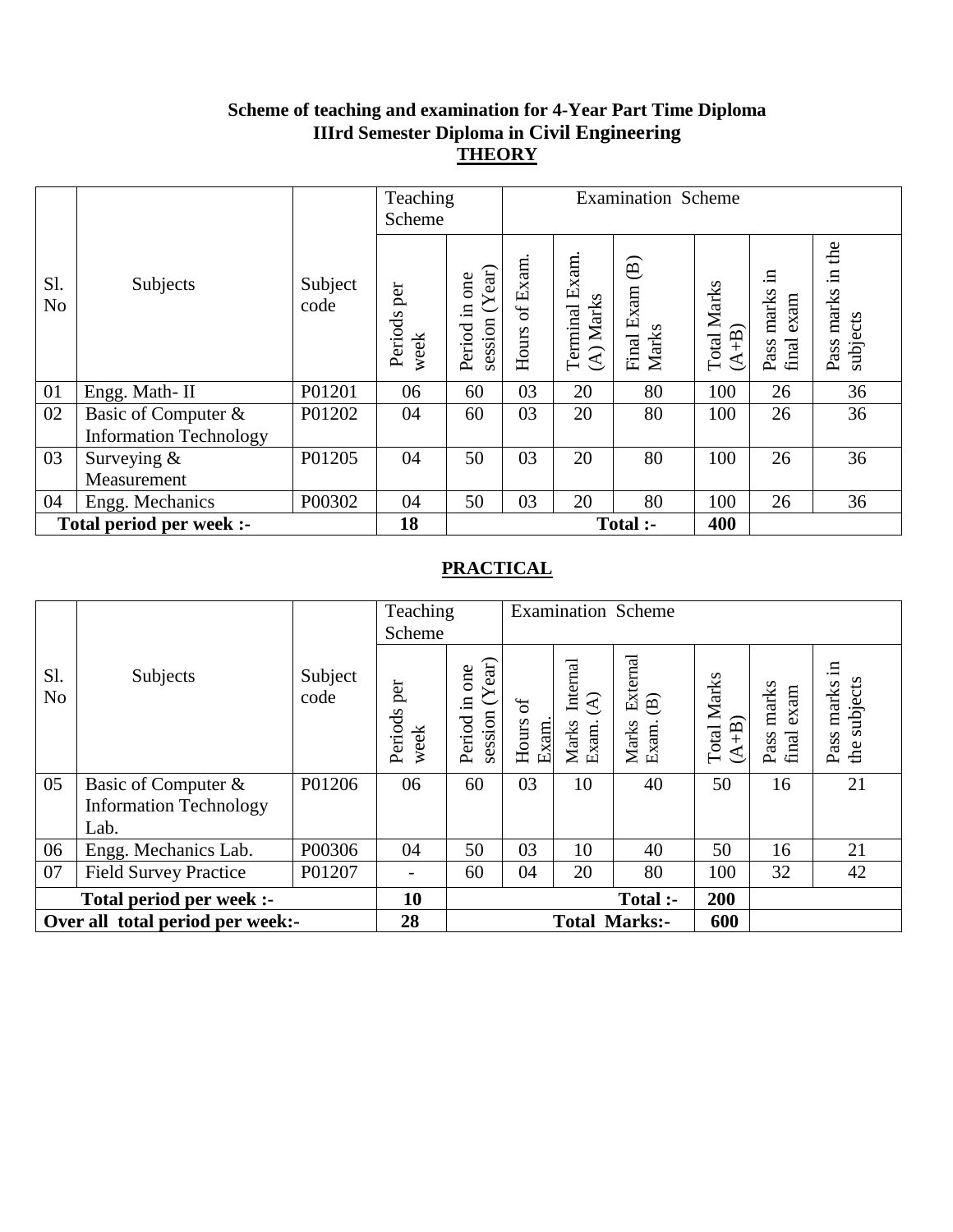#### **Scheme of teaching and examination for 4-Year Part Time Diploma IIIrd Semester Diploma in Electrical Engineering THEORY**

|                          |                                                      |                 | Teaching<br>Scheme     |                                      | <b>Examination Scheme</b> |                            |                                               |                               |                                   |                                        |
|--------------------------|------------------------------------------------------|-----------------|------------------------|--------------------------------------|---------------------------|----------------------------|-----------------------------------------------|-------------------------------|-----------------------------------|----------------------------------------|
| Sl.<br>N <sub>o</sub>    | Subjects                                             | Subject<br>code | per<br>Periods<br>week | session $(Year)$<br>one<br>Period in | Hours of Exam             | Terminal Exam<br>(A) Marks | $\widehat{\mathbf{B}}$<br>Final Exam<br>Marks | <b>Total Marks</b><br>$(A+B)$ | щ.<br>Pass marks<br>exam<br>final | the<br>.든<br>marks<br>subjects<br>Pass |
| 01                       | Engg. Math-II                                        | P01201          | 06                     | 60                                   | 03                        | 20                         | 80                                            | 100                           | 26                                | 36                                     |
| 02                       | Basic of Computer &<br><b>Information Technology</b> | P01202          | 04                     | 60                                   | 03                        | 20                         | 80                                            | 100                           | 26                                | 36                                     |
| 03                       | Surveying &<br>Measurement                           | P01205          | 04                     | 50                                   | 03                        | 20                         | 80                                            | 100                           | 26                                | 36                                     |
| 04                       | Engg. Mechanics                                      | P00302          | 04                     | 50                                   | 03                        | 20                         | 80                                            | 100                           | 26                                | 36                                     |
| Total period per week :- |                                                      |                 | 18                     |                                      |                           |                            | Total :-                                      | 400                           |                                   |                                        |

|                                  |                               |                 | Teaching<br>Scheme     |                                             |                      |                                                       | <b>Examination Scheme</b>                            |                               |                                |                                        |
|----------------------------------|-------------------------------|-----------------|------------------------|---------------------------------------------|----------------------|-------------------------------------------------------|------------------------------------------------------|-------------------------------|--------------------------------|----------------------------------------|
| Sl.<br>N <sub>o</sub>            | Subjects                      | Subject<br>code | per<br>Periods<br>week | (Year)<br>one<br>$\Xi$<br>session<br>Period | ð<br>Hours<br>Exam.  | Internal<br>$\widehat{\mathcal{E}}$<br>Exam.<br>Marks | External<br>$\widehat{\mathbf{B}}$<br>Marks<br>Exam. | <b>Total Marks</b><br>$(A+B)$ | marks<br>exam<br>final<br>Pass | .日<br>subjects<br>marks<br>Pass<br>the |
| 05                               | Basic of Computer &           | P01206          | 06                     | 60                                          | 03                   | 10                                                    | 40                                                   | 50                            | 16                             | 21                                     |
|                                  | <b>Information Technology</b> |                 |                        |                                             |                      |                                                       |                                                      |                               |                                |                                        |
|                                  | Lab.                          |                 |                        |                                             |                      |                                                       |                                                      |                               |                                |                                        |
| 06                               | Engg. Mechanics Lab.          | P00306          | 04                     | 50                                          | 03                   | 10                                                    | 40                                                   | 50                            | 16                             | 21                                     |
| 07                               | <b>Field Survey Practice</b>  | P01207          | $\qquad \qquad =$      | 60                                          | 04                   | 20                                                    | 80                                                   | 100                           | 32                             | 42                                     |
| Total period per week :-         |                               |                 | 10                     |                                             |                      |                                                       | Total :-                                             | 200                           |                                |                                        |
| Over all total period per week:- |                               | 28              |                        |                                             | <b>Total Marks:-</b> | 600                                                   |                                                      |                               |                                |                                        |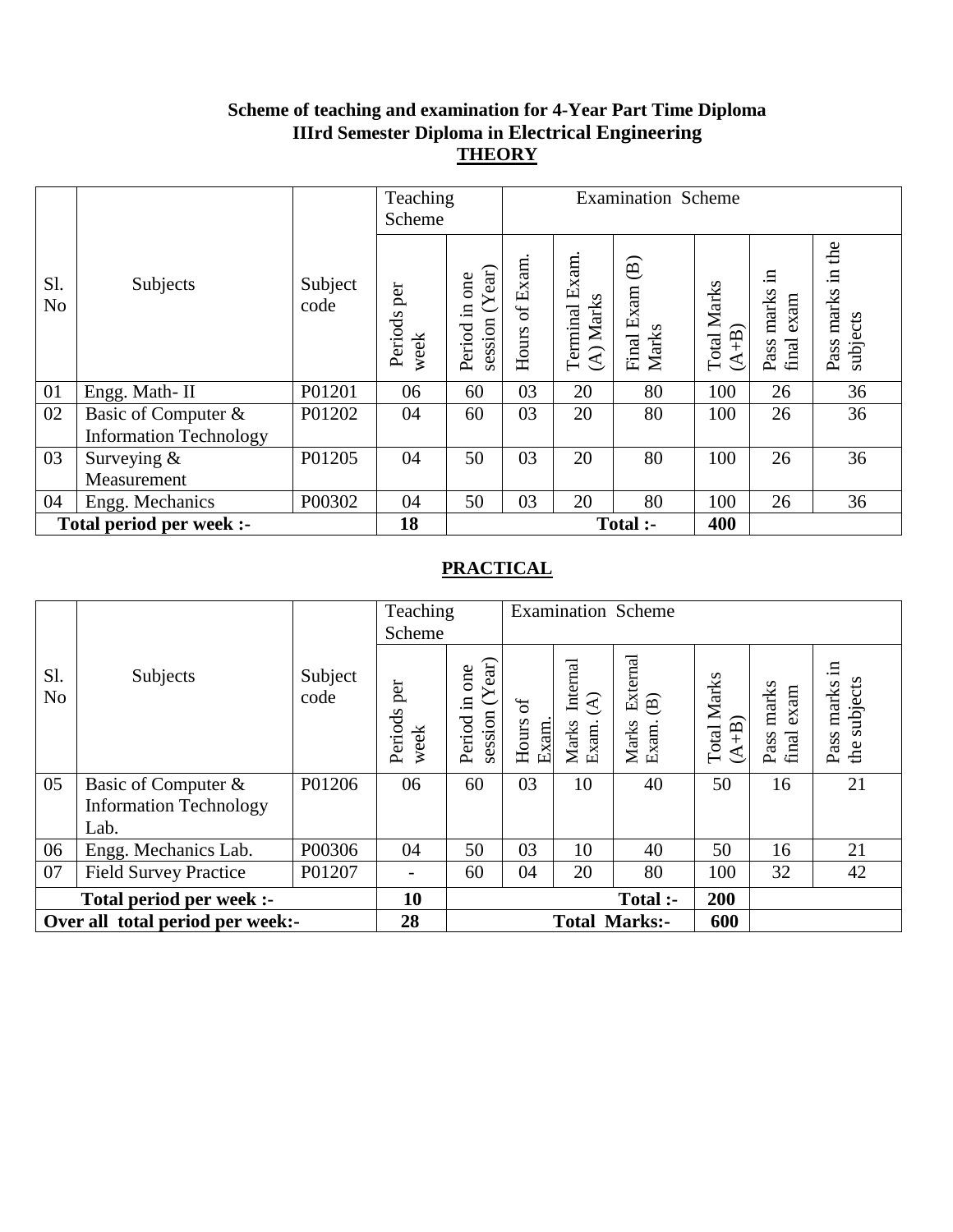## **Scheme of teaching and examination for 4-Year Part Time Diploma IIIrd Semester Diploma in Electronics Engineering THEORY**

|                          |                                                      |                 | Teaching<br>Scheme     |                                            | <b>Examination Scheme</b> |                            |                                               |                               |                                   |                                           |
|--------------------------|------------------------------------------------------|-----------------|------------------------|--------------------------------------------|---------------------------|----------------------------|-----------------------------------------------|-------------------------------|-----------------------------------|-------------------------------------------|
| Sl.<br>N <sub>o</sub>    | Subjects                                             | Subject<br>code | per<br>Periods<br>week | session $(Year)$<br>one<br>$\Xi$<br>Period | Hours of Exam             | Terminal Exam<br>(A) Marks | $\widehat{\mathbf{B}}$<br>Final Exam<br>Marks | <b>Total Marks</b><br>$(A+B)$ | 묘.<br>Pass marks<br>exam<br>final | the<br>$\Xi$<br>marks<br>subjects<br>Pass |
| 01                       | Engg. Math-II                                        | P01201          | 06                     | 60                                         | 03                        | 20                         | 80                                            | 100                           | 26                                | 36                                        |
| 02                       | Basic of Computer &<br><b>Information Technology</b> | P01202          | 04                     | 60                                         | 03                        | 20                         | 80                                            | 100                           | 26                                | 36                                        |
| 03                       | Surveying $&$<br>Measurement                         | P01205          | 04                     | 50                                         | 03                        | 20                         | 80                                            | 100                           | 26                                | 36                                        |
| 04                       | Engg. Mechanics                                      | P00302          | 04                     | 50                                         | 03                        | 20                         | 80                                            | 100                           | 26                                | 36                                        |
| Total period per week :- |                                                      |                 | 18                     |                                            |                           |                            | Total :-                                      | 400                           |                                   |                                           |

|                                  |                               |                 | Teaching<br>Scheme     |                                            |                     |                                                       | <b>Examination Scheme</b>                            |                               |                                |                                     |
|----------------------------------|-------------------------------|-----------------|------------------------|--------------------------------------------|---------------------|-------------------------------------------------------|------------------------------------------------------|-------------------------------|--------------------------------|-------------------------------------|
| Sl.<br>N <sub>o</sub>            | Subjects                      | Subject<br>code | per<br>Periods<br>week | session $(Year)$<br>one<br>$\Xi$<br>Period | ð<br>Hours<br>Exam. | Internal<br>$\widehat{\mathcal{E}}$<br>Exam.<br>Marks | External<br>$\widehat{\mathbf{B}}$<br>Marks<br>Exam. | <b>Total Marks</b><br>$(A+B)$ | marks<br>exam<br>final<br>Pass | .日<br>subjects<br>Pass marks<br>the |
| 05                               | Basic of Computer &           | P01206          | 06                     | 60                                         | 03                  | 10                                                    | 40                                                   | 50                            | 16                             | 21                                  |
|                                  | <b>Information Technology</b> |                 |                        |                                            |                     |                                                       |                                                      |                               |                                |                                     |
|                                  | Lab.                          |                 |                        |                                            |                     |                                                       |                                                      |                               |                                |                                     |
| 06                               | Engg. Mechanics Lab.          | P00306          | 04                     | 50                                         | 03                  | 10                                                    | 40                                                   | 50                            | 16                             | 21                                  |
| 07                               | <b>Field Survey Practice</b>  | P01207          | $\qquad \qquad =$      | 60                                         | 04                  | 20                                                    | 80                                                   | 100                           | 32                             | 42                                  |
| Total period per week :-         |                               |                 | 10                     |                                            |                     |                                                       | Total :-                                             | 200                           |                                |                                     |
| Over all total period per week:- |                               |                 | 28                     | 600<br><b>Total Marks:-</b>                |                     |                                                       |                                                      |                               |                                |                                     |